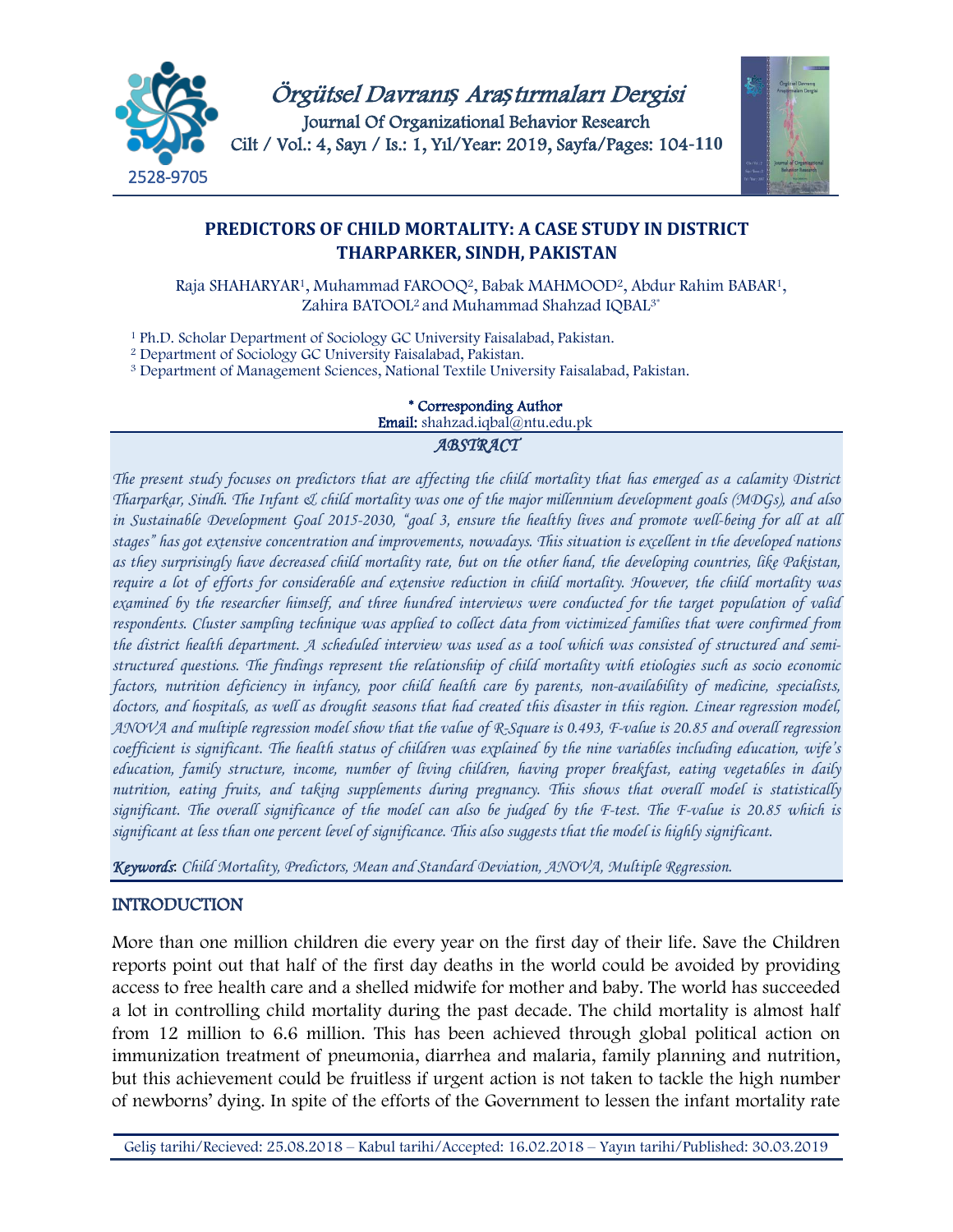105

in the casualty, Pakistan is still among the ten countries of the world where infant deaths are the highest. According to a study published in the Lancet medical journal that studied the differences in children's death in 194 countries, sixty percent of the world 5.9 million children died before reaching 5 years of age last year. These children belonged to ten countries in Asia and Africa, in spite of that fact that as compared to 2010 the number of under five deaths fear by four million. This shocking trend is due to pneumonia prevailing in the country and lack of protection against it.

In the world, Pakistan is seventh country where every year 90,000 children die before the age of five years due to pneumonia. Although Government provided vaccination for pneumonia for all children, people do not know its importance. Moreover, every child cannot have access to hospitals. The pharmaceutical company is current launching a campaign on a large scale to make the people aware of the importance of pneumonia vaccines; if only the government became more committed to the cause as well, thousands of lives would be saved. According to the Sindh Institute Indicator Survey (MICS) 2014, the child death rate in Sindh was 82 deaths per 1000 live births (8.2 percent) and under five death rates was 104 per 1000 (10.4 percent). Moreover, about four out of ten children under five are underweight and 7 percent are classified as seriously underweight. Forty-eight percent of the children under the age of 5 years are short for their age and twenty-four percent are severely short for their age. The report says that fifteen percent of the children are slim and weak for their height, only one percent are overweight or too heavy for their height. The report says that immunization is important to prevent diseases among children. About 35 percent children of 12 to 23 months of age are given all the recommended vaccines. This shows betterment in comparison with the findings of the survey conducted in 2012. Three percent of the families use arsenic contaminated drinking water, while 39 percent use drinking water showing E. coli contamination. About 29.1 percent of births of the children under five are registered (International The News Karachi, 2016)

The Sindh Bureau of Statistics prepared a report that is to be launched soon; it gives shocking figures about the children's death rates in the province. These rates increased since 2012, while in Punjab these figures decreased. In Sindh infant mortality rate was 81 in 1991, while in Pakistan it was 91, and in Punjab was 104. In 2014, after 23 years, Sindh infant mortality rate increased to 82, while Punjab infant mortality rate decreased to 76. The provinces' statistics was based on the 2012 health survey; in Sindh infant mortality rate was 74, while in Punjab it was 88. The infant mortality rate of birth the provinces interested in 2013 and within months Punjab its performance, while Sindh figures deteriorated.

In a health survey in 2012 the questions "why the children are dying in the province with increasing rates, while in other provinces the death rate was decreasing?" was asked. Officials that during the survey the people said that government in Sindh should face accountability, and should answer for what it had done. During its eight-year rule when more children were dying of avoidable deaths, they say that only 4 percent of the population enjoyed health care services in the province, and medicines expenditures are out of reach of 53 percent of population. The report confirmed these realities from independent individuals and groups who said that an average of 30 to 40 percent of health care providers remained absent from their places of duty on any given day, and in rural areas there was great shortage of female staff and specialists. The report also pointed out that children were not properly immunized through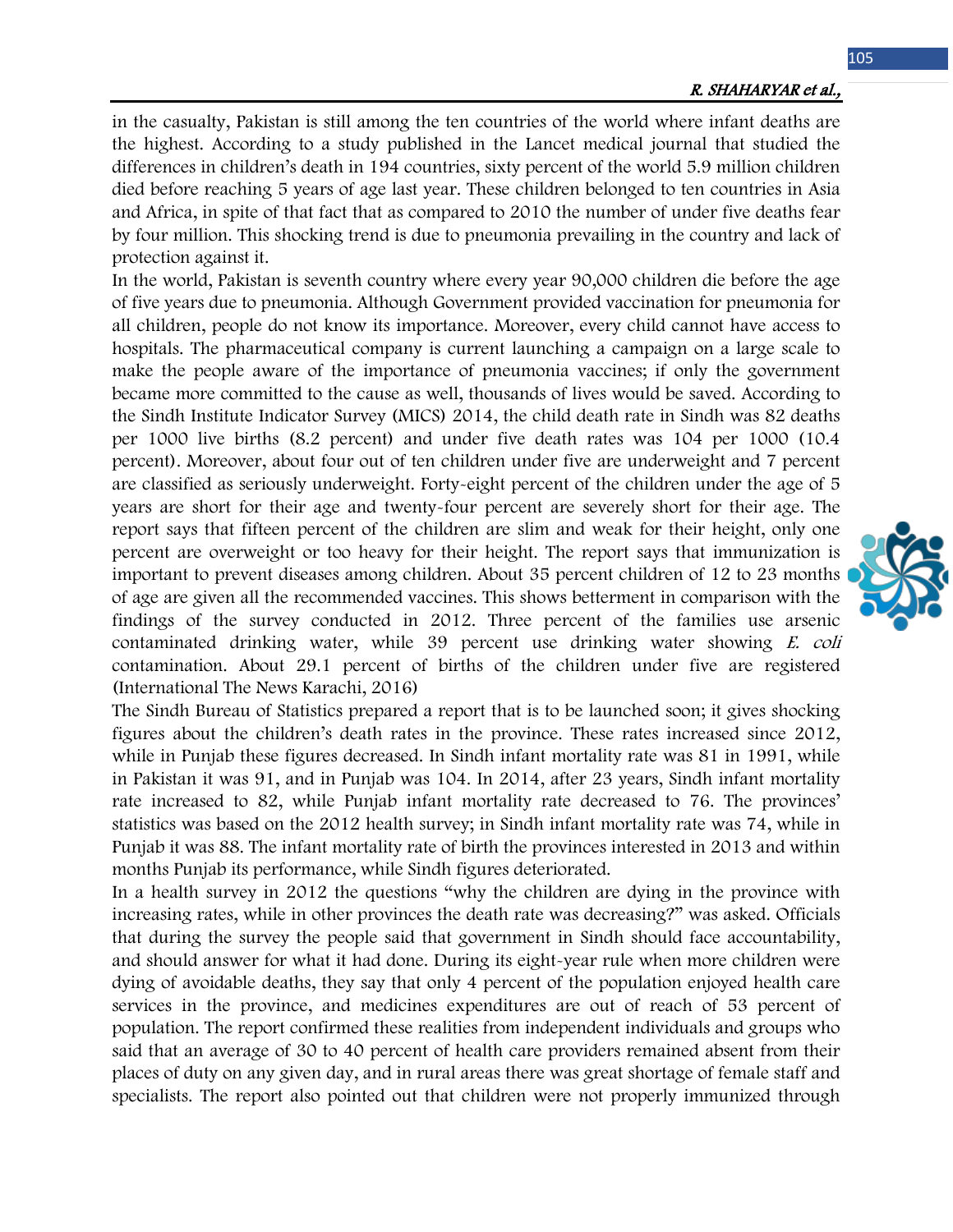# Örgütsel Davranı*ş* Ara*ş*tırmaları Dergisi 106

Journal of Organizational Behavior Research Cilt / Vol.: 4, Sayı / Is.: <sup>1</sup>, Yıl / Year: 2019, Sayfa / Pages: 104–110

vaccination in Sindh. The number of those who received vaccination in Sindh was less than what was in the Punjab and Khyber Pakhtunkhwa.

According to 2012 health survey figures regarding immunization of children which was 65.5 percent showed better indications followed by Khyber Pakhtunkhwa with 52.7 percent, Gilgit Baltistan with 47 percent, Islamabad with 73 percent, Sindh with 20 percent, and Baluchistan with 16.4 percent. (Mansoor, 2015)

Family planning must be given priority in Sindh's health strategy as the most important tool for decreasing infant and under five mortalities in the province. In Sindh there are many death of mothers, infant and young children that can be avoided; maternal deaths are 24 percent of mortality of women of reproductive age (PDHS 2007). In 2012 the infant mortality ratio (IMR) was 74 percent out of 1000 births. This ratio has now turned to annual deaths of over 97000 infants. These deaths occur basically due to conditions that could easily be eliminated with basic health care. It is internationally accepted that women have very high risks of pregnancy related death when they are too young (less than 18 years) or too old (more than 34 years) at the time of birth, when the birth interval is less than 33 months. At the time of 2012-13 PDHS, 7.9 percent of women (aged 15-19) started producing children. In every 1000 women of this age group, 31 had given birth in urban areas and 41 in rural areas. These young mothers face special health dangers that are further increased by poverty and relating less availability of medical care and health services.

To know the effect of family planning on infant and child mortality simulation of two scenarios were conducted. In one, unachieved need was decreased by raising the CPR to 40 percent (scenario 1). In the second, the unachieved need was eliminated by raising CPR to 51 percent (scenario 2). Decreasing unachieved need for family planning by increasing CPR to 40 percent would decrease infant mortality by 18 percent and child (1-4 years old) mortality by 3 percent. Finishing unachieved need altogether would decrease infant mortality by 35 percent and child (1-4 years old) by 74 percent. This shows that family planning is equally important for bettering maternal health and decreasing maternal and child mortality. For the sound health of mothers while delivering and raising health children, WHO suggests an interval of at least 23 mothers between births. Birth spacing also plays a vital role in the nutritional status of children under 5 years of age. However, about 33% of woman in Sindh gave birth less than 24 months after the previous birth, while 67% gave birth less than 36 months after the previous birth (Sathar, 2005).

There are many regional differences in under-five mortality in Nigeria, and there are evidences that show that both individual and community level qualities influence health results. Results show that community level differences such as region, place of living, infrastructure of community hospitals delivery, community poverty level and individual level factors such as child's sex, birth order, birth interval, maternal education and maternal age, and wealth index are vital in determining of infant mortality. For example, the results show that there are fewer rates of dying in infancy for children of mothers residing in an area where there is high proportion of hospital delivery. Although community level factors seem to affect the link between individual level factors and death during infancy and childhood. The research indicates again and again that community level qualities are more important to describe the regional differences in child mortality, while individual level factors are more important to describe regional differences in infant mortality. Apart from the region of living, other

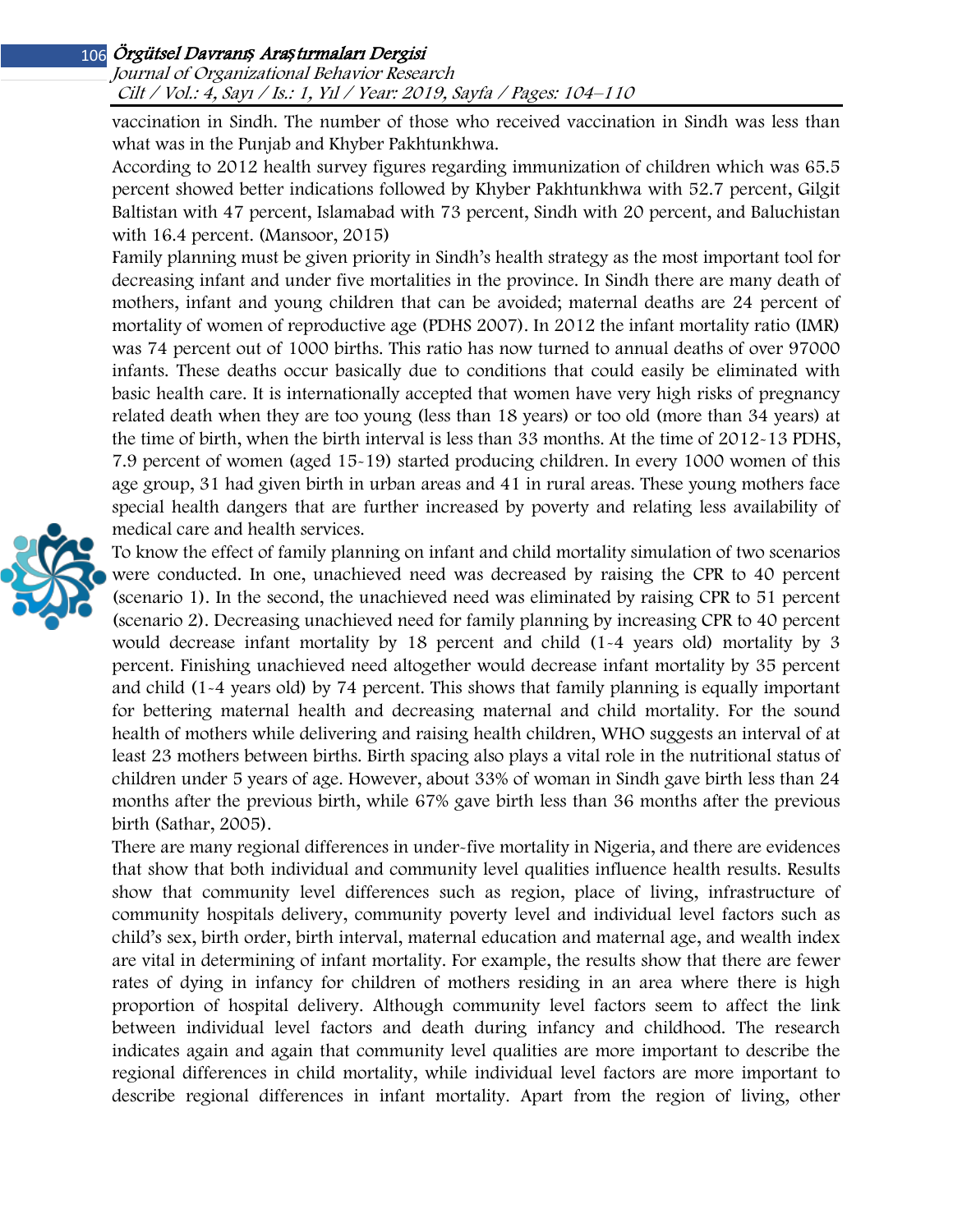community level factors put a lot of effects on infant mortality. These factors include place of living, availability of drinking water in the community, community hospital delivery and community poverty level. This is perhaps due to differences in the provision of health care facilities to rural and urban communities. Thus the study has confirmed that individual and community level factors are vital to describe regional differences in infant and child mortality, so in order to end the regional differences in infant and child mortality, it is important to realize that besides individual level attributes, the characteristics of the community and neighborhood must also be dealt with. The social, economic and health differences are because of the differences in regional distributions of social services, health facilities, housing conditions, and other necessary services (Adedini et al., 2014).

Children of less sensitive and more inactive mothers show stress sensitization. To know and help infants at risk we should fully understand the developmental underpinning of stress regulation. While some active shifts in mother infant interactions might be essential for developing emotion regulations where mother is considered a source of security and safety, so that greater consistency in response may be essential in conditions more subject to change (Laurent et al., 2016).

### **Objectives**

Although much work has been done in the world to explore the predictors affecting infant mortality, still it needs more work with reference to Pakistan to identify such predictors. The underlying social problem is increasing day by day because of not giving proper attention or focus by government and other nongovernmental organizations. The specific objectives of the study were:

- i. To examine the socio-economic, and cultural predictors affected on child mortality
- ii. To study the physical, and social environment on child mortality.

### MATERIAL AND METHODS

Social scientists now use the sophisticated methodological tools and techniques in social research. Therefore, methodology is a frame for researcher. "The methodology is an arrangement of clear set of laws and actions on which the whole research build (Nachmias and Nachmias, 1996)". The Present study was designed to explore the predictors affecting the child mortality in District Tharparkar, Sindh, Pakistan. The population of the research was all those families who had suffered child mortality in Tharparkar District. Thus, three hundred victimized families were taken as a sample and it was drawn from four tehsils of District Tharparkar. Simple random sampling technique was applied to select the valid respondents for interviewing, and required data were collected with the help of District health department. So, the researcher procured the target population immediately. For the purpose of data collection Interview schedule was prepared as a tool for data collection. It consisted of structured, semi structured, and unstructured questions. However, the researcher physically met the valid respondents to collect the required data.

The data were collected from different areas of District Tharparkar. Almost one & half month in 2017 were spent in the process of data collection. During this process, we came to know many other ground realities and aspects which were directly or indirectly related to the present research. After the data collection, the computer software SPSS was used for data analysis. While a series of procedures of coding the data was inscribed and examined with the

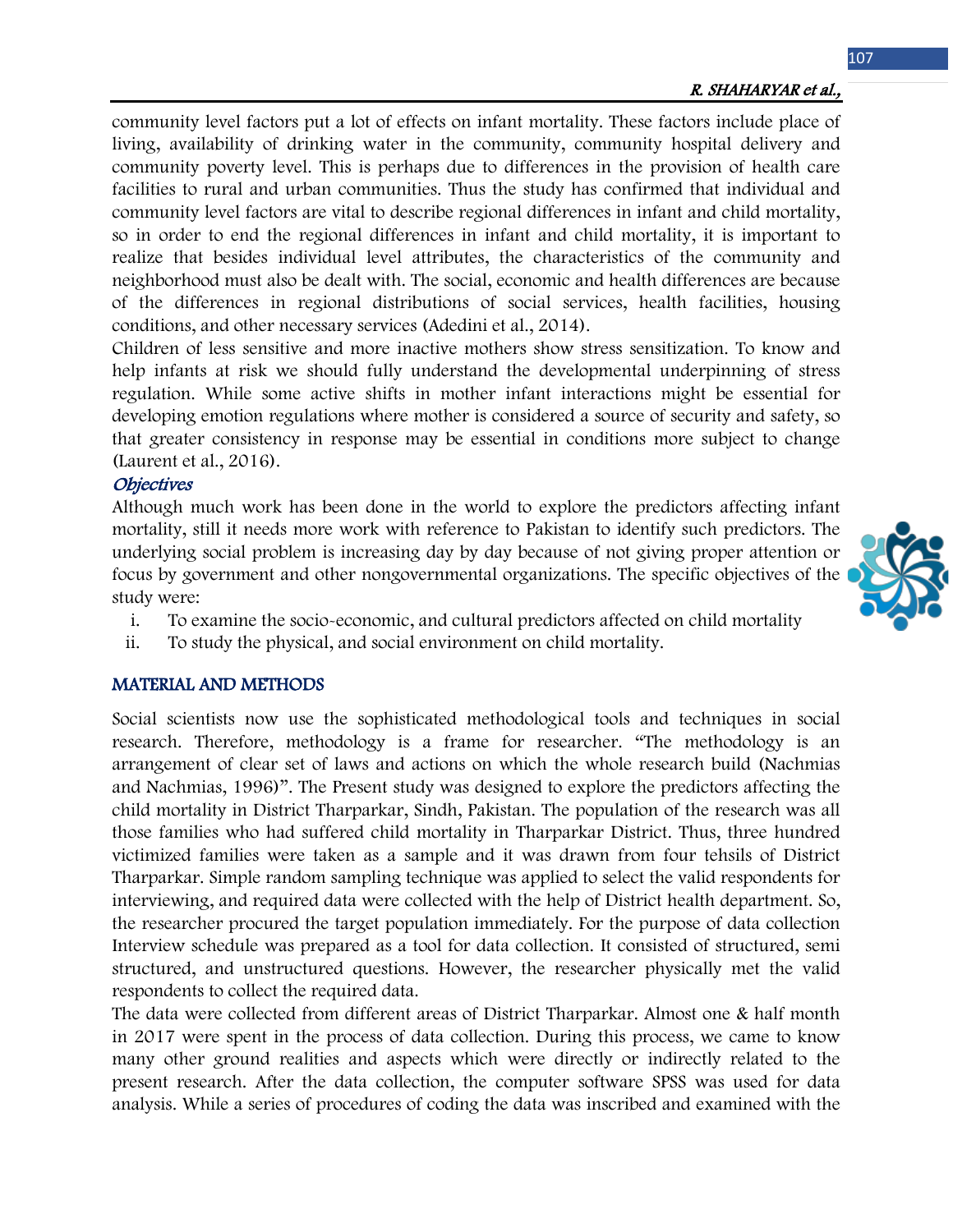# Örgütsel Davranı*ş* Ara*ş*tırmaları Dergisi 108

Journal of Organizational Behavior Research Cilt / Vol.: 4, Sayı / Is.: <sup>1</sup>, Yıl / Year: 2019, Sayfa / Pages: 104–110

assistance of Statistical Procedures for Social Science (SPSS). Afterward, the data were distributed and interpreted in the frequency table. Cross tabulation was also done to see the relationship between different variables. Inferential statistic i.e. ANOVA and multiple regression was applied to streamline the opinion of the respondents in connection to examine predictors that were the main etiology of child mortality.

#### RESULTS & DISCUSSION

Data Analysis and interpretation is the major part of the research. Without these steps, generalization and prediction cannot be achieved which is the target of the scientific research. Generalization and conclusion were drawn on the basis of characteristics and attitude of the respondents. Results were presented in the form of univariate and multi-variate analysis. The variation within different variables was observed on the basis of Mean and standard deviation.

|  |  | Table 1: Classification of the respondents' response about child mortality due to famine |
|--|--|------------------------------------------------------------------------------------------|
|--|--|------------------------------------------------------------------------------------------|

| Response                | Frequency | Percentage |
|-------------------------|-----------|------------|
| Droughts                | 170       | 56.7       |
| Lack of water resources | 79        | 26.3       |
| Environmental factor    | 39        | 13.0       |
| Political factors       | 12        | 4.0        |
| Total                   |           | 1ററ റ      |



Drought has been associated with excess mortality through inducing nutrition and health problems, such as malnutrition, micronutrient deficiencies, food- and water-borne diseases, aggravating chronic diseases, declining crop and livestock production, contributing to inflation of food prices, and triggering drought-induced child mortality. Majority of the respondents (56.7%) reported that drought was the main reason of child mortality in the district Tharparkar (table 1). Moreover, 26.3% and 13% of respondent perceived that lack of water resources and environmental factor were the causes of children death in their region. Only 4% of respondents reported that political mismanagement was another cause of this causality.

#### Table 2: Coefficients<sup>a</sup>

| Model                                         |                                      | Unstandardized |            | Standardized |          |                    |  |  |
|-----------------------------------------------|--------------------------------------|----------------|------------|--------------|----------|--------------------|--|--|
|                                               |                                      | Coefficients   |            | Coefficients | f        | Sig.               |  |  |
|                                               |                                      | B              | Std. Error | Beta         |          |                    |  |  |
| 1                                             | (Constant)                           | .644           | .122       |              | 5.268    | $.000**$           |  |  |
|                                               | Education                            | .233           | .034       | .362         | 6.847    | $.000**$           |  |  |
|                                               | Wife's education                     | .109           | .045       | .128         | 2.434    | $.016*$            |  |  |
|                                               | Family structure                     | $-.112$        | .033       | $-166$       | $-3.448$ | $.001**$           |  |  |
|                                               | Income                               | .096           | .026       | .183         | 3.749    | $.000**$           |  |  |
|                                               | No. of living children               | $-.071$        | .026       | $-132$       | $-2.786$ | $.006**$           |  |  |
|                                               | Having proper breakfast              | .039           | .039       | .047         | 1.002    | .317 <sub>NS</sub> |  |  |
|                                               | Eating vegetables in daily nutrition | .160           | .044       | .179         | 3.629    | $.000**$           |  |  |
|                                               | Eating fruits                        | .221           | .042       | .258         | 5.292    | $.000**$           |  |  |
|                                               | taking supplements during pregnancy  | .182           | .042       | .212         | 4.384    | $.000**$           |  |  |
| a. Dependent Variable: Children health status |                                      |                |            |              |          |                    |  |  |

 $=$  Significant

\*\* = Highly-Significant

 $NS = Non-Significant$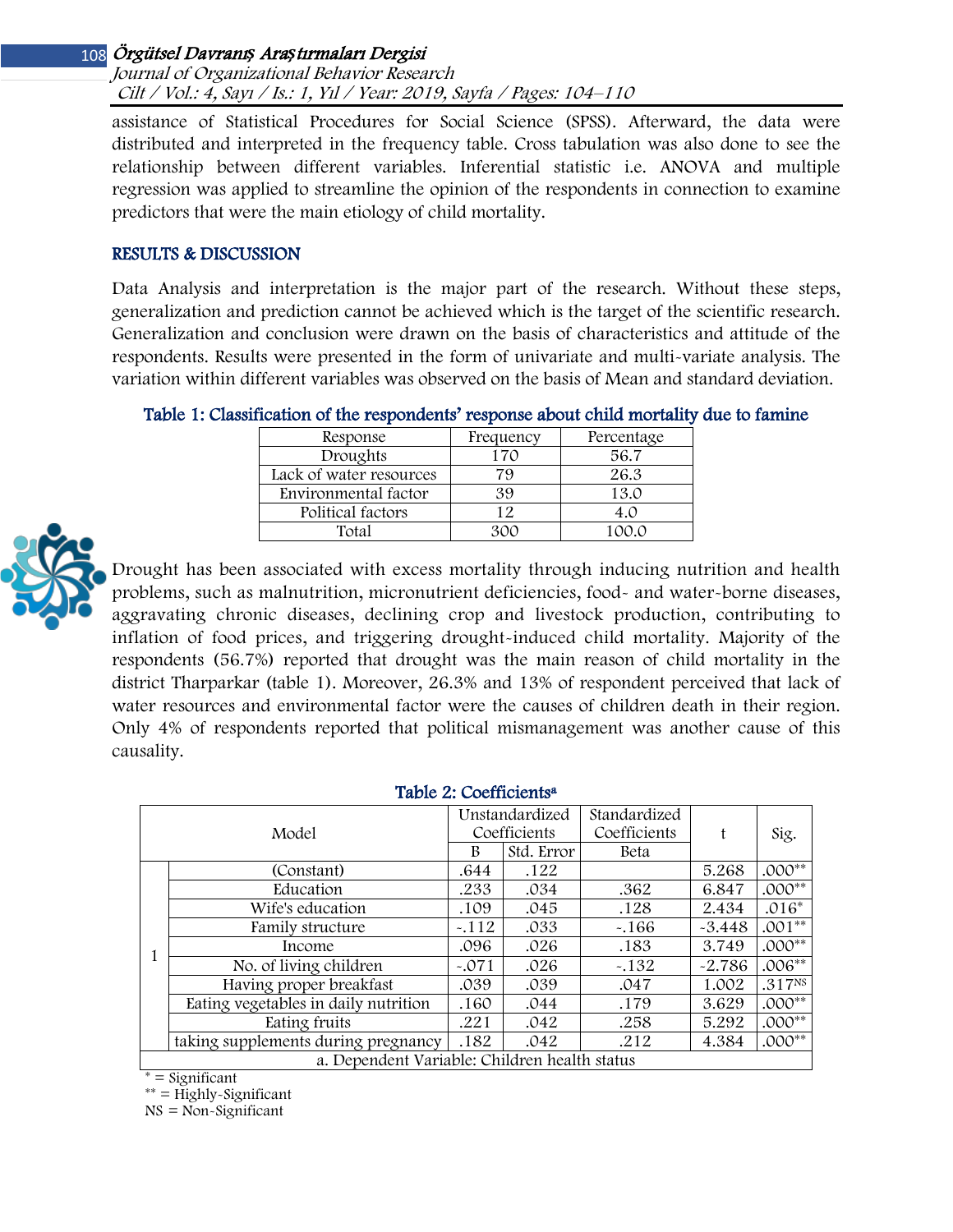The value of R-Square is 0.493. This shows that the 49 percent change in children health status was explained by the nine variables such as education, wife's education, family structure, income, number of living children, having proper breakfast, eating vegetables in daily nutrition, eating fruits, and taking supplements during pregnancy. This shows that overall model is statistically significant. The overall significance of the model can also be judged by the F-test. The F-value is 20.85 which is significant at less than one percent level of significance. This also suggests that the model is highly significant.

- Regression coefficient of 0.233 shows that education of the respondents had highly significant and positive relationship with children's health status. It means educated parents' children had good health status. So, the hypothesis of "parents' education will influence children's health" is accepted.
- Regression coefficient of 0.109 shows that wife's education had significant and positive relationship with children's health status. It means mothers' education had positive impact on their children's health status. So, the hypothesis of "parents' education will influence children's health" is accepted.
- Regression coefficient of 0.112 shows that family structure had highly significant and negative relationship with children's health status. It means nuclear families' children had good health status as compared to joint or extended families' children. So the hypothesis of "family structure of parents will influence children's health" is accepted.
- Regression coefficient of 0.096 shows that income of the respondents had highly significant and positive relationship with children's health status. It means high income families' children had good health status as compared to low income families' children. So, the hypothesis of "economic status of parents will influence children's health" is accepted.
- Regression coefficient of 0.071 shows that number of living children of the respondents had highly significant and negative relationship with children's health status. It means if the respondents had more numbers of children then their children's health was badly affected. So, the hypothesis of "Higher the number of children lower will be health status" is accepted.
- Regression coefficient of 0.039 shows that there is a positive and in-significant relationship between take proper breakfast with children's health status. So, the hypothesis of "proper breakfast of the respondents will influence their children's health status" is rejected.
- Regression coefficient of 0.160 shows that there is a positive and highly significant relationship between eating vegetables in daily nutrition by the respondents and their children's health status. So, they hypothesis of "balance diet of the parents will influence children's health" is also confirmed.
- Regression coefficient of 0.221 shows that there is a positive and highly significant relationship between eating fruits by the respondents and their children's health status. It means, if the respondents were eating fruits daily then their children were also had good health. So, the hypothesis of "balance diet of the parents will influence children's health" is also confirmed.